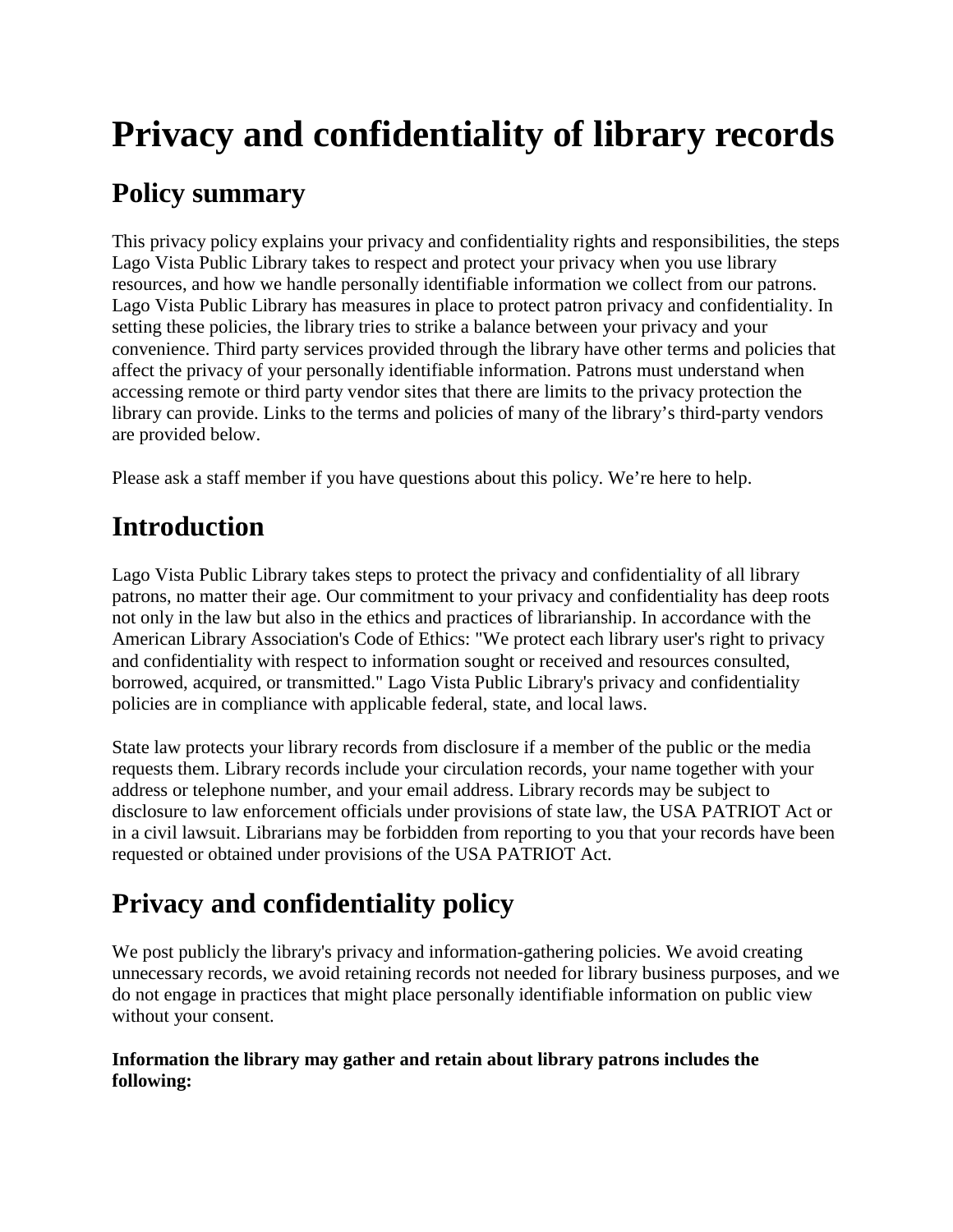- Information required to register for a library card or use the John Wilson Special Collections (e.g. name, address, telephone number, email address, birthdate)
- Records of material checked out, charges owed, payments made
- Records of electronic access information such as the library card or guest pass number used to log onto library public computers
- Requests for interlibrary loan or reference service
- Sign-up information for library classes and programs
- Information about topics searched for (does not contain any personally identifiable information)

The library will not collect or retain your private and personally identifiable information without your consent. Individuals may choose to submit their names, email addresses, postal addresses or telephone numbers in order to receive library services, such as registering for library cards, ordering materials, receiving personal responses to questions or being added to specific mailing lists. If you consent to give us your personally identifiable information, we will keep it confidential and will not sell, license or disclose it to any third party, except those working under contract to the library, or except as required by law. For information about the ways third parties may use or disclose your information see the [Third Party Vendor Services](https://multcolib.org/privacy-and-confidentiality-library-records#third) section below.

We never use or share the personally identifiable information provided to us in ways unrelated to the ones described above without also providing you an opportunity to prohibit such unrelated uses, unless we are required by law to do so.

### **Access to accounts and patron responsibility**

#### **Protecting Your Library Card**

It is your responsibility to notify the library immediately if your card is lost or stolen or if you believe someone is using your card or card number without your permission. We encourage you to protect your password for your privacy and security.

#### **Keeping Account Information Up-To-Date**

You may access your personally identifiable information held by us and are responsible for keeping your information accurate and up-to-date. You may choose to use a preferred name in addition to your legal name. If you choose to use a preferred name, library correspondence will be addressed to your preferred name. Please ask a staff member if you have questions about the process for accessing or updating your information.

#### **Parents and children**

We respect the privacy of all library patrons, no matter their age. Parents, guardians or caretakers of a child under age 18 who wish to obtain access to a child's library records, including the number or titles of materials checked out or overdue, must provide the child's library card or card number.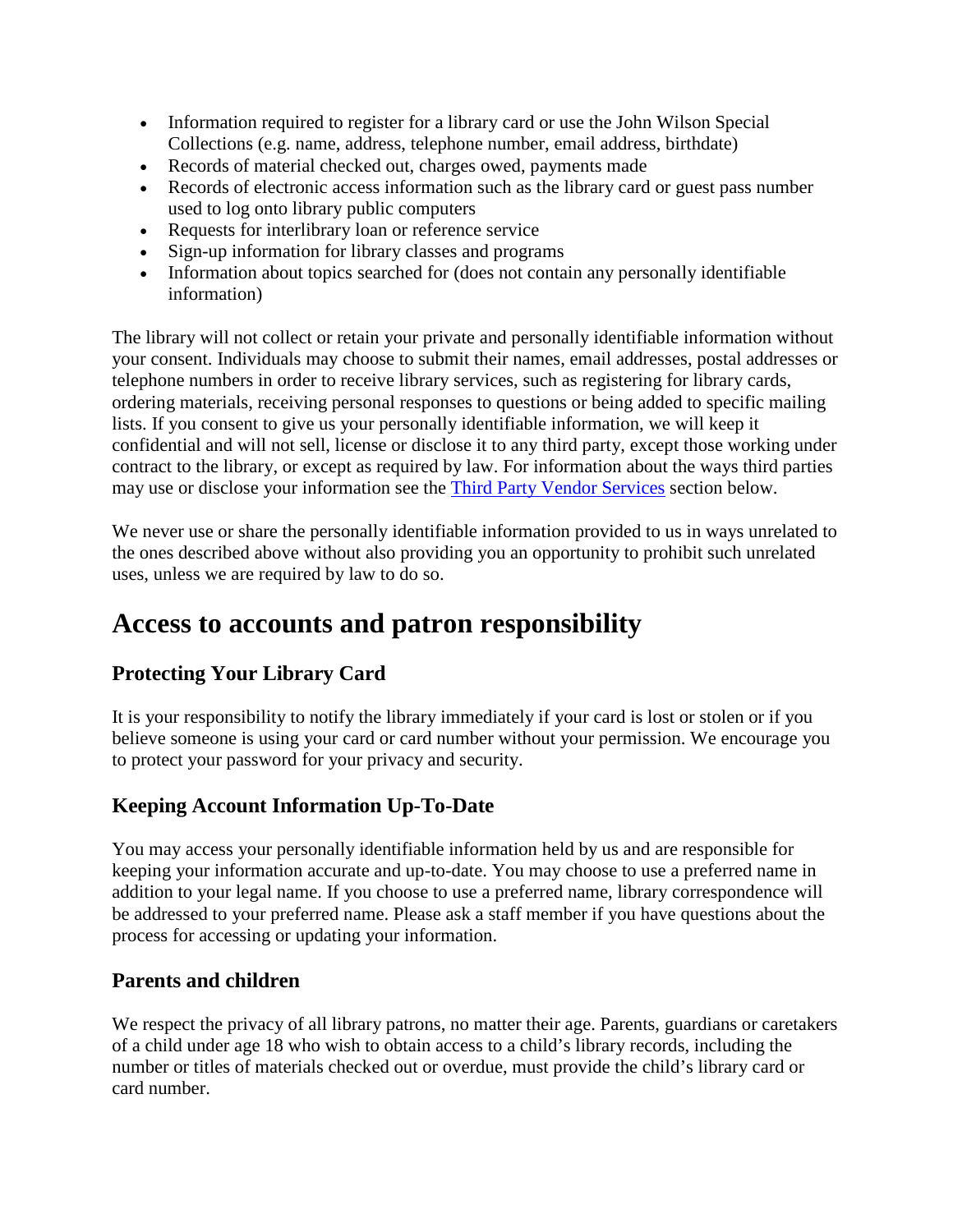#### **Having other people help you with your account**

You may have other people help you with your account by providing them with your library card or card number and password. Please ask a staff member if you have questions about the process for having others assist you with your account.

#### **Items on hold**

Items placed on hold for library patrons are shelved by the patron's last name for pick-up at the front desk. Patrons who do not want their holds shelved by last name may have their holds shelved by a unique user ID number (NOT the library card number). Patrons of any age may choose to have other people pick up their holds. Holds will be checked out on the library card presented at the time of check-out.

### **Data security**

The library takes reasonable steps to assure data security. We protect personally identifiable information by electronically purging or manually shredding it once it is no longer needed for library business purposes, whenever possible. We have invested in appropriate technology to protect the security of personally identifiable information while it is in the library's custody. We take steps to remove personally identifiable information from aggregate, summary data. We regularly remove cookies, browsing history, cached files, or other computer and Internet use records that are placed on our computers or networks.

### **Security measures**

Our policies and procedures limit access to data and ensure that those individuals with access do not use the data for unauthorized purposes. We limit access through the use of strong passwords that are changed regularly and storage of data on secure servers or computers.

Staff may access personally identifiable information stored in the library's computer systems only for the purpose of performing their assigned library duties. Staff will not disclose any personally identifiable information to any other party except where required by law or to fulfill your service request.

### **Cookies**

A cookie is a small amount of data, which often includes a unique identifier that is sent to your computer or mobile phone or device browser from a website's computer and is stored on your device's hard drive. Each website can send its own cookie to your browser if the browser preferences you have set allow it. Many websites do this whenever a user visits their website in order to track online traffic flows. Websites also use cookies to customize your user experience to your preferences.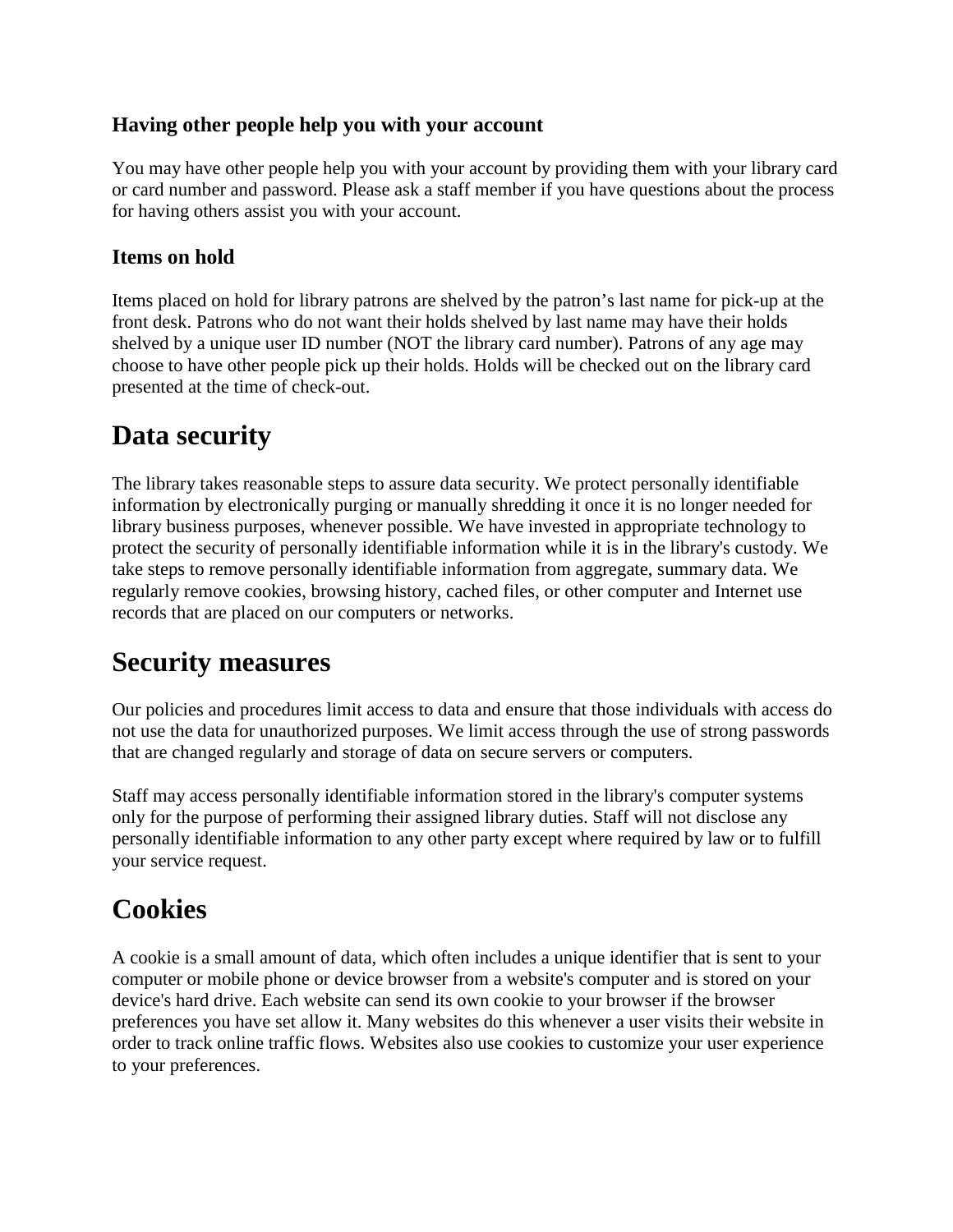The library uses cookies to verify that you are an authorized user in order to allow access to licensed library resources, to customize Web pages for your use, to help make our site more useful to visitors and to learn about the number of visitors to our site and the types of technology our visitors use.

Some of the applications or external sites that you may link to from our pages, devices or equipment also use cookies. For more information on the use of cookies by each service please refer to the Terms of Use and Privacy Policies for the services you use. You may set the preferences in your web browser to refuse cookies or to tell you when a cookie is being sent. This may result in an inability to access some library services from computers outside the library.

### **Third party vendor services**

Lago Vista Public Library enters into agreements with third parties to provide online services, digital collections, streaming media content and to improve our website. When using some of these services, you may also connect with social networks and other users of these services.

Third party services may gather and disclose your information, including,

- Personally identifiable information you knowingly provide, including when you register for the site, provide feedback and suggestions, request information or create shared content,
- Other information that could be used to identify you such as your IP address, search history, location based data and device ID,
- Non-personally identifiable information, such as your ad views, analytics, browser information (type and language), cookie data, date/time of your request, demographic data, hardware/software type, interaction data, serving domains, pageviews and the web page you have visited immediately prior to visiting the site, and
- Other data that third party services may collect as described in the vendor's privacy policy and terms of use.

We make reasonable efforts to ensure that the library's contracts, licenses, and off site computer service arrangements reflect our policies and legal obligations concerning user privacy and confidentiality. Our agreements address appropriate restrictions on the use, aggregation, dissemination, and sale of information, particularly information about minors. When connecting to licensed databases and content providers outside the library, we release only information that authenticates users as registered Lago Vista Public Library patrons.

Lago Vista Public Library expects vendors to

- abide by privacy related components of library/vendor contract and licensing agreements,
- conform to library privacy policies regarding the retention and release of information to third parties,
- provide a product which complies with the provisions of Children's Online Privacy Protection Act (COPPA), and